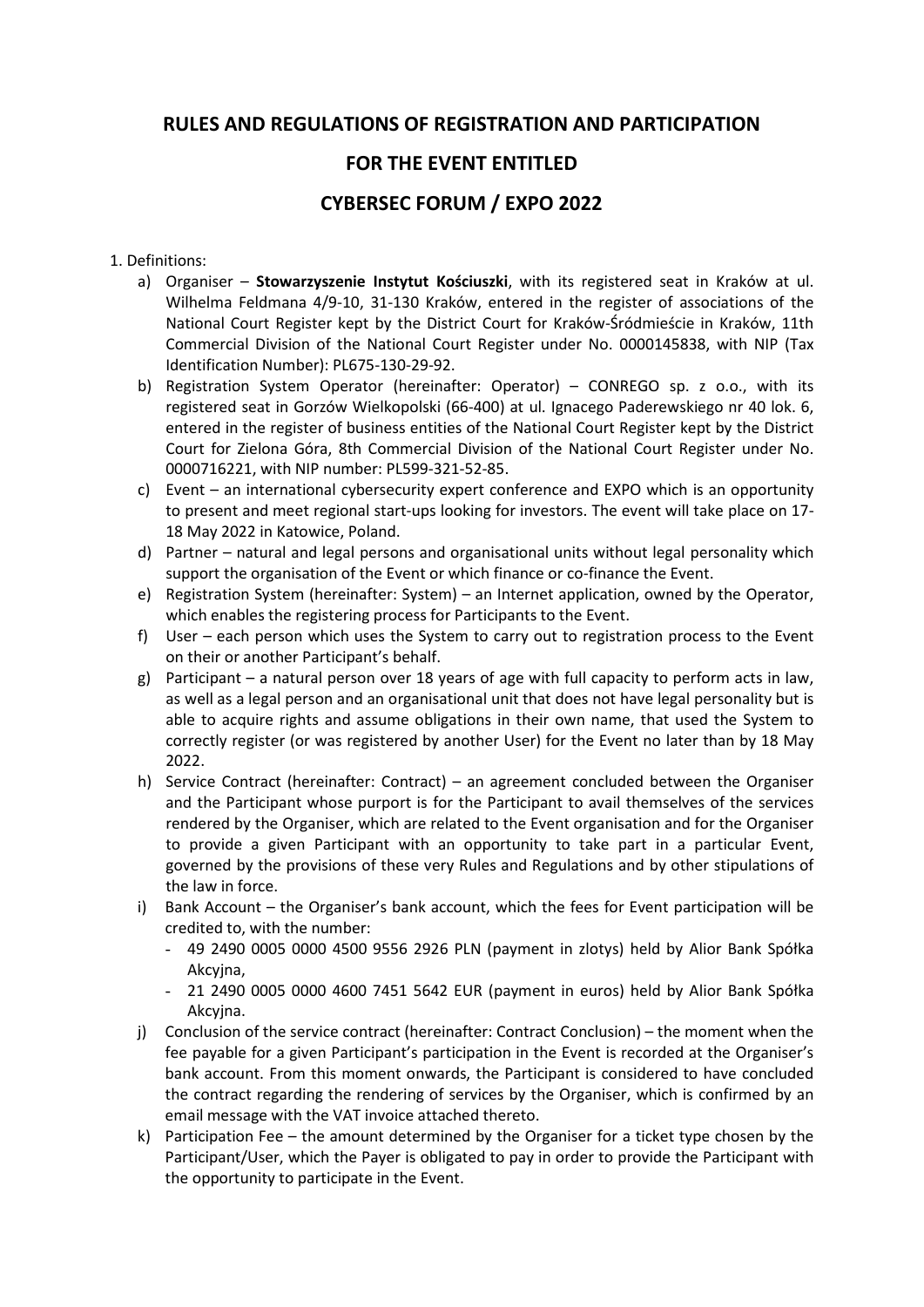- l) Payer an entity that incurs the Participation Fee on their or another User's behalf.
- m) Exhibitor a Participant that enjoys the right and obligation to use a predetermined area of the object for the information or marketing purposes pursuant to a separate contract for Event-related services.
- n) Rules and Regulations the present terms and conditions, specifying Participation and Event registration principles.
- 2. Additional information:
	- a) The official internet service for the Event can be found at the following address: https://cybersecforum.eu/cybersec-forum-expo/.
	- b) The System operation scheme includes the service consisting in storing the User's registration data in the database (such as first and last name, name and address of the employer, job position, email address, telephone number), as well as handling this registration (consisting in collecting, recording, storing, updating, supplementing, and deleting the said data) by the Organiser or Operator.
	- c) Technical requirements related to using the System are in line with technical requirements concerning the use of internet networks. The User has to own a computer with internet access along with the software which enables them to browse web resources. Mozilla Firefox and Google Chrome are the recommended browsers.
	- d) The provisions of the Rules and Regulations are an integral part of the submission to participate in the Event and are binding for any and all Users/Participants.

### Registration for the Event and participation conditions

- 1. The conditions for a Participant to take part in the Event are:
	- a) to register a particular person via a submission form available on the https://cybersecforum.eu/cybersec-forum-expo/, (ENG) Registration | CYBERSEC FORUM / EXPO website,
	- b) to consent to the conditions of the Rules and Regulations,
	- c) to pay the Participation Fee due in accordance with the chosen ticket type and amounting to the ticket price set out in the System website, subject to the Organiser waiving the fee for certain Participants on the basis of its decision (internal regulations) or following separate contracts.
- 2. Registration to the Event is carried out only via the submission form available online in the System. In the submission form made available in the System, the Organiser determines the requirements and Participant's data that are necessary for the registration to the Event and/or using particular services.
- 3. The requirements referred to in subsection 2 will be marked with the (\*) symbol.
- 4. The User guarantees that all the data inputted in the System during the registration process is correct. In the case of registering on behalf of another person and inputting someone else's data, the User guarantees that they have obtained the appropriate authorisation to register that person or to make the declarations required for registration, and that they are accountable for all the results of entering the data not in full conformance with the authorisation. In the case of registering more than one person, the User should submit their participation separately for each.
- 5. In the event of changing the Participant after registration, the User/Participant needs to promptly contact the Organiser via email account: registration@ik.org.pl.
- 6. After completing the registration and payment in the manner provided for in  $\S$  2 subsection 6 point a indent 2 and subsection 6 point b indent 2 of these Regulations, a message confirming the registration will be sent to the email address given in the submission form. In the case of choosing to pay by bank transfer, as defined in § 2 subsection 6 of the Rules and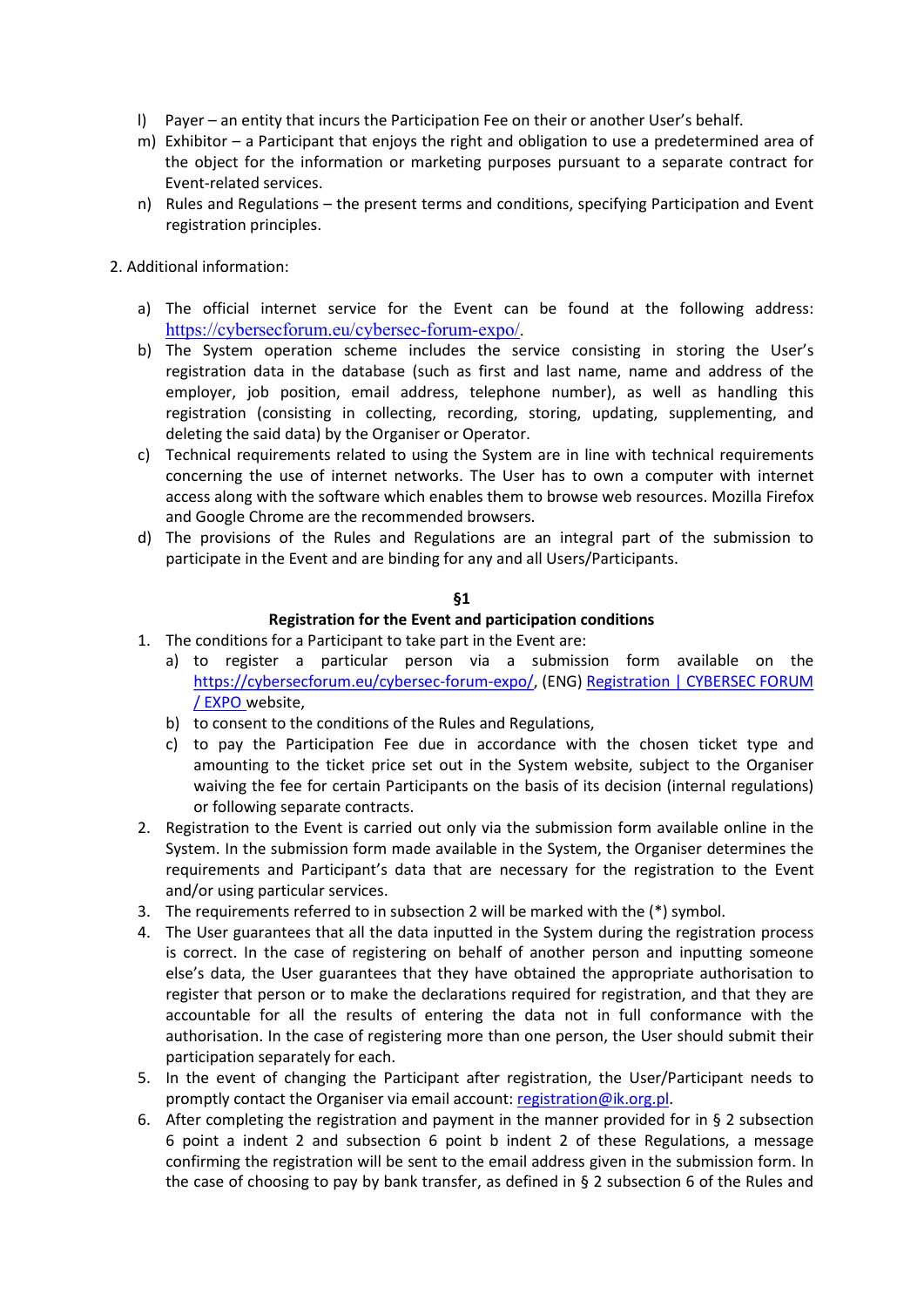Regulations, the User will receive a pro forma invoice together with the email message constituting registration.

- 7. Registration to participate continues until 18 May 2022. The Organiser decides the time when Registration is over.
- 8. For certain Participants, e.g. journalists, exhibitors, speakers, partners, the Organiser may follow different rules of registration or access to facilities where the Event will be organised than those provided for in the present Rules and Regulations, in particular involving registration directly by the Organiser.
- 9. The Organiser reserves the right to reject a Participant for the Event due to a possible breach of safety standards or law and order as well as the security of the Event, including for people who might potentially be in violation of these Rules and Regulations. In such a case, the Participant will not be entitled to compensation but only to a refund of the Participation Fee.
- 10. Only the Participants registered in the manner specified in the Rules and Regulations with which the Organiser concluded the relevant contracts or the appropriate orders/commissions for using exhibition space are entitled to take part in the Event as Exhibitors. Subject to the provisions stating otherwise, as provided for in the Rules and Regulations, the provisions valid for Participants apply to Exhibitors accordingly.
- 11. The Organiser reserves the right to change the speakers (including main guests and keynote speaker) of the Event or the programme of the Event for reasons beyond the Organiser's control. In such a case, the Organiser will immediately notify the Users/Participants of the changes by posting information about the change on the Event's web portal.
- 12. The personal data of Participants and Users collected during registration and in connection with participation in the Event will be processed according to the present Rules and Regulations and the Organiser's Privacy Policy, which forms an integral part of the present Rules and Regulations. Each Participant and User should read the Privacy Policy available at Privacy Policy | CYBERSEC FORUM / EXPO.

## § 2

## **Settlement**

- 1. Participation in the Event involves a fee. Types of tickets and the related participation fees are available on the Organiser's website https://cybersecforum.eu/cybersec-forum-expo/.
- 2. The Event participation fee is a gross price inclusive of VAT (23%).
- 3. The payment can be made in the following currencies: PLN and EUR.
- 4. In the case of promotional offers and reduced prices for ticket purchase offered by the Organiser, should they occur, they cannot be combined.
- 5. The participation fee includes no lodging costs or transportation costs to or return from the Event, unless otherwise stipulated by a Contract with the Participant.
- 6. The Organiser provides for the following manners of settlement:
	- a) for natural persons:
		- a payment to the Organiser's Bank Account following the pro forma invoice sent electronically to the User's email address provided in the registration form;
		- a payment via a payment card;
	- b) for legal persons and organisational units without legal personality:
		- a payment to the Organiser's Bank Account following the pro forma invoice sent electronically to the User's email address provided in the registration form;
		- a payment via a payment card.
- 7. The VAT invoice issued by the Organiser will be sent the Payer electronically only to the email address indicated during the registration, within seven days from the day the payment is recorded on the Organiser's Bank Account or the transaction via the electronic channel is positively authorised.
- 8. The payment period for invoices received electronically with the confirmation of registration of pro forma invoices is set at three days.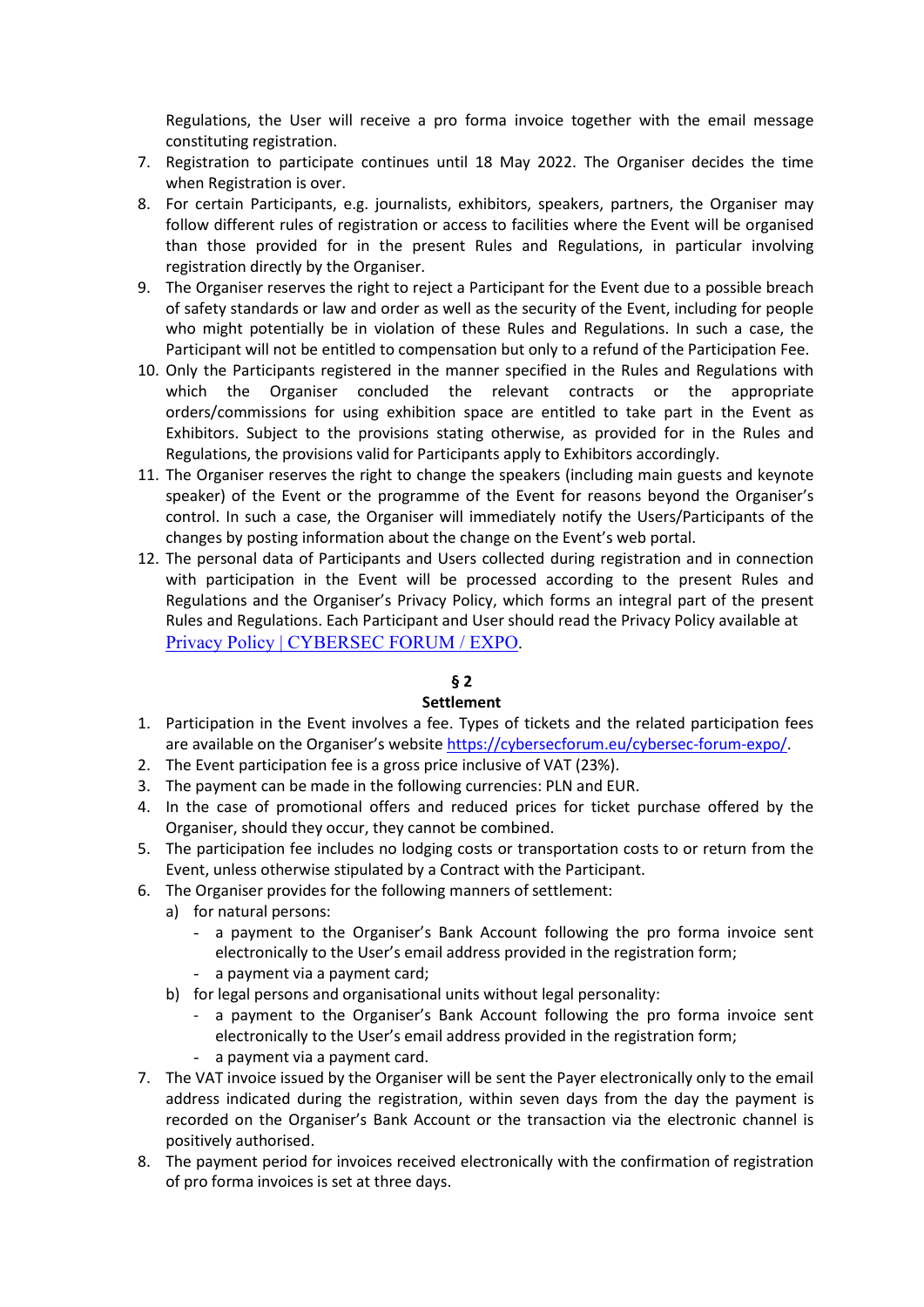- 9. The Organiser reserves the right to require the Participant to send an electronic confirmation of the transfer if the Participation Fee is paid after 14 May 2022, failing which the Participant may be denied the right to participate in the Event.
- 10. The User has the obligation to have an appropriate authorisation to incur financial obligations on behalf of the Payer, in the absence of which the User will be held fully accountable for the execution of the agreement concluded.
- 11. The Participant will have the right to withdraw from the contract for the provision of services with full right to have the Participation Fee reimbursed only in situations referred to in generally applicable provisions of law and the Rules and Regulations.
- 12. In the case of a positive assessment of the Participant Fee reimbursement application, the Organiser will reimburse the Participant Fee less the costs of reimbursement in the least expensive manner available within 14 (fourteen) days of the delivery date of the application to the Organiser.
- 13. A Participant who is a consumer, i.e. a natural person who pays the participation Fee for the Event for a purpose not directly connected with their economic, professional, or statutory activity, may withdraw from the Service Contract within 14 (fourteen) days of contract conclusion, provided this falls no later than seven days before the commencement of the Event. In such a case, the Organiser will return the relevant amount to the Participant to the bank account provided by the Participant.
- 14. In the event that the User or another person who is not a user of the System makes any payment to the Organiser's account which does not result from the registration and which is not a payment for the Participation Fee, the Organiser will return the payment minus the costs of its return in the least expensive manner available within 14 (fourteen) days from the date of delivery to the Organiser of the application to return the amount improperly paid.
- 15. Provided that following the present Rules and Regulations the User is entitled to the return of the Participation Fee paid in, the Organiser returns it to the bank account given by the User.

### Rights and obligations of the Organiser and Users

- 1. With ensuring safety and verifiability of Participants' rights in mind, the Organiser reserves the right to control and verify the identity of a Participant and their rights to enter the facility where the Event is being organised or services related to the Event. Before entering the facility where the Event is taking place, the Participant should have an ID badge worn visibly. The badges will be available for collection at a specially designated Participant identification point. The badges will contain the first and last name, job position, and company name of the Participant. If the Participant refuses to show the ID badge before entering the facility or doubts arise as to the conformance of the Participant's data with the data on the badge, the Organiser will be entitled to control and verify the identity, e.g. by the Participant showing their ID.
- 2. The Organiser reserves the exclusive right to record vision and sound during the speeches of the speakers (including the keynote speaker and guests) at the Event. All filming, recording, and photographing by persons not authorised to do so by the Organiser is prohibited.
- 3. Participants may move around the venue within separate and marked spaces and passageways. Smoking, use of electronic cigarettes, and alcohol consumption are forbidden on the premises of the facility where the Event is held, with the exception of designated areas.
- 4. Participants undertake to observe the Rules and Regulations of the facility where the Event is held, in particular the safety rules, occupational health and safety regulations, and fire safety regulations.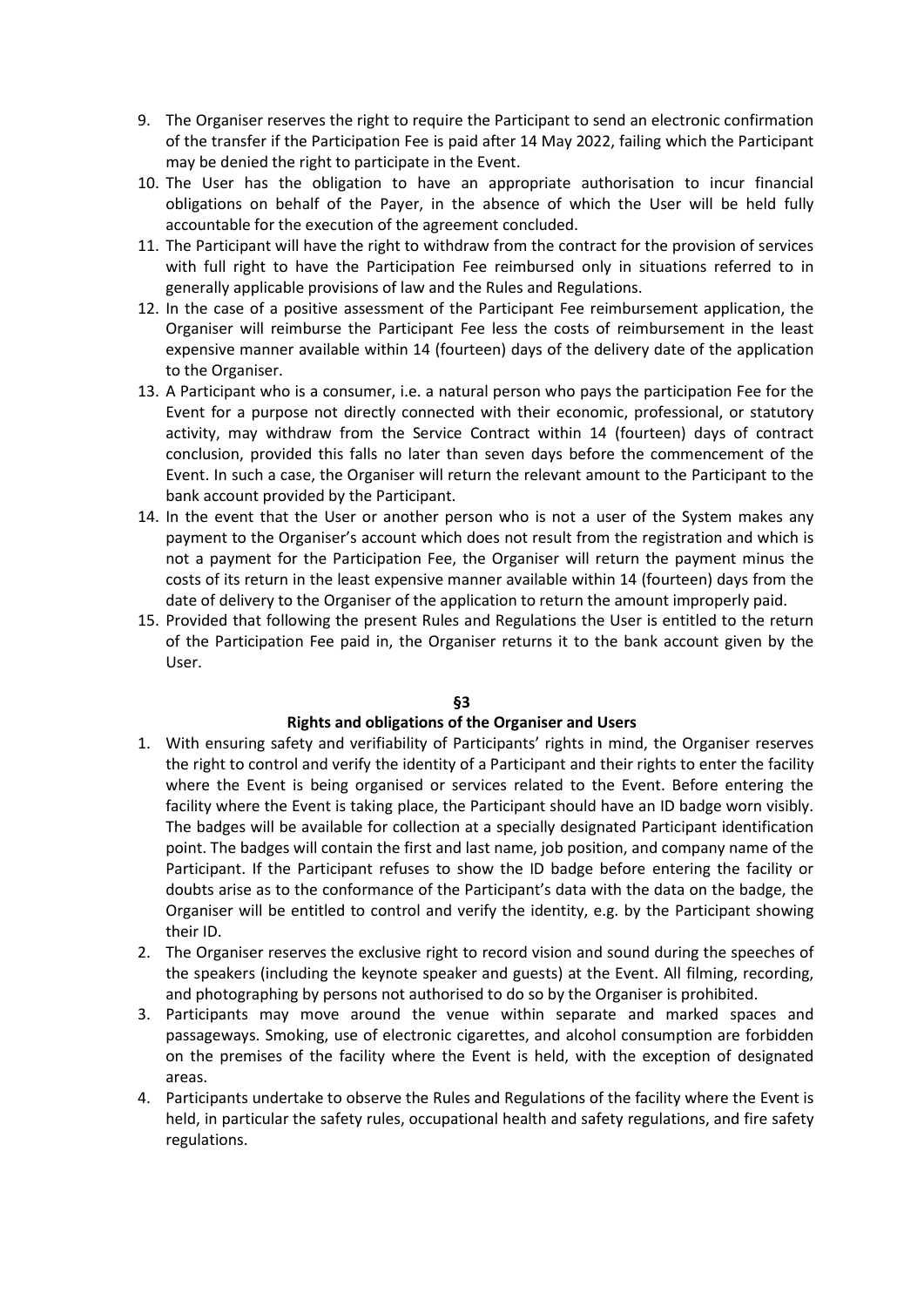- 5. The Participant and the Exhibitor confirm being familiar with these Rules and Regulations and undertakes to comply with them. In addition, the Exhibitor confirms having become acquainted with the Booth Installation Rules and Regulations and undertakes to comply.
- 6. The Participant moreover undertakes to:
	- a) observe any Event instructions of the Organiser and persons authorised by the Organiser;
	- b) comply with the rules concerning the video or audio recording of the speakers (including the main guests and keynote speaker) at the Event, as specified in subsection 2 above;
	- c) not to disturb in any way the tranquillity of other Event Participants as well as other persons present on the premises of the Event facility;
	- d) use the conference materials provided to them by the Organiser as part of the Event exclusively within the limits of the Participant's own personal use as specified in the provisions of the Copyright and Related Rights Act;
	- e) comply with the provisions of the generally applicable law.
- 7. The Participant acknowledges that should the Organiser determine that the Participant is breaching the provisions of the present Rules and Regulations or the Rules and Regulations of the facility, is under the influence of alcohol or other intoxicating substances, is showing a third-party ID, is refusing to show the ID, is behaving in an aggressive manner, breaching the principles of public order or public morality, the Organiser is entitled to refuse the Participant the right to participate in the Event and to require that the Participant leave the venue of the Event or the premises where the Event is being held without the right to claim a refund of the Event Participation Fee.
- 8. It is prohibited to bring weapons, means of direct coercion, or other potentially dangerous objects onto the premises where the Event is being organised. This injunction does not apply to authorised services and persons responsible for the security of the facility.
- 9. Participants will be fully liable, including compensation liability, for any damages they cause on the premises where any Event activities are conducted.
- 10. The Event Participant is obliged to cover all the costs related to rectifying any damage caused by them that would be incurred by the Organiser in the event of third parties making claims against the Organiser in connection with damage caused by the Participant.

## Liability of the Organiser

- 1. The Organiser will not be liable for non-performance or undue performance of the Contract, in whole or in part, to the extent caused by the occurrence of Force Majeure, understood as an external, sudden, unpredictable event, independent of the Organiser's will, which occurred after the Contract Conclusion, making it impossible to perform the Contract in whole or in part, either permanently or for a certain period of time, and which cannot be prevented or counteracted with the Organiser's due diligence. Manifestations of Force Majeure include but are not limited to:
	- 1) natural disasters, including: earthquake, hurricane, flood, other extraordinary atmospheric phenomena;
	- 2) acts of state power;
	- 3) state of war, state of emergency;
	- 4) acts of war, acts of sabotage, acts of terrorism, and other similar events threatening public order;
	- 5) general strikes or other social unrest, including public demonstrations, excluding strikes of the Organiser's staff.
- 2. If Force Majeure makes or is going to make it impossible for the Organiser to perform any of its obligations under the Contract or the Rules and Regulations, the Organiser will immediately notify the Participant via email of the event occurring or the circumstances constituting Force Majeure.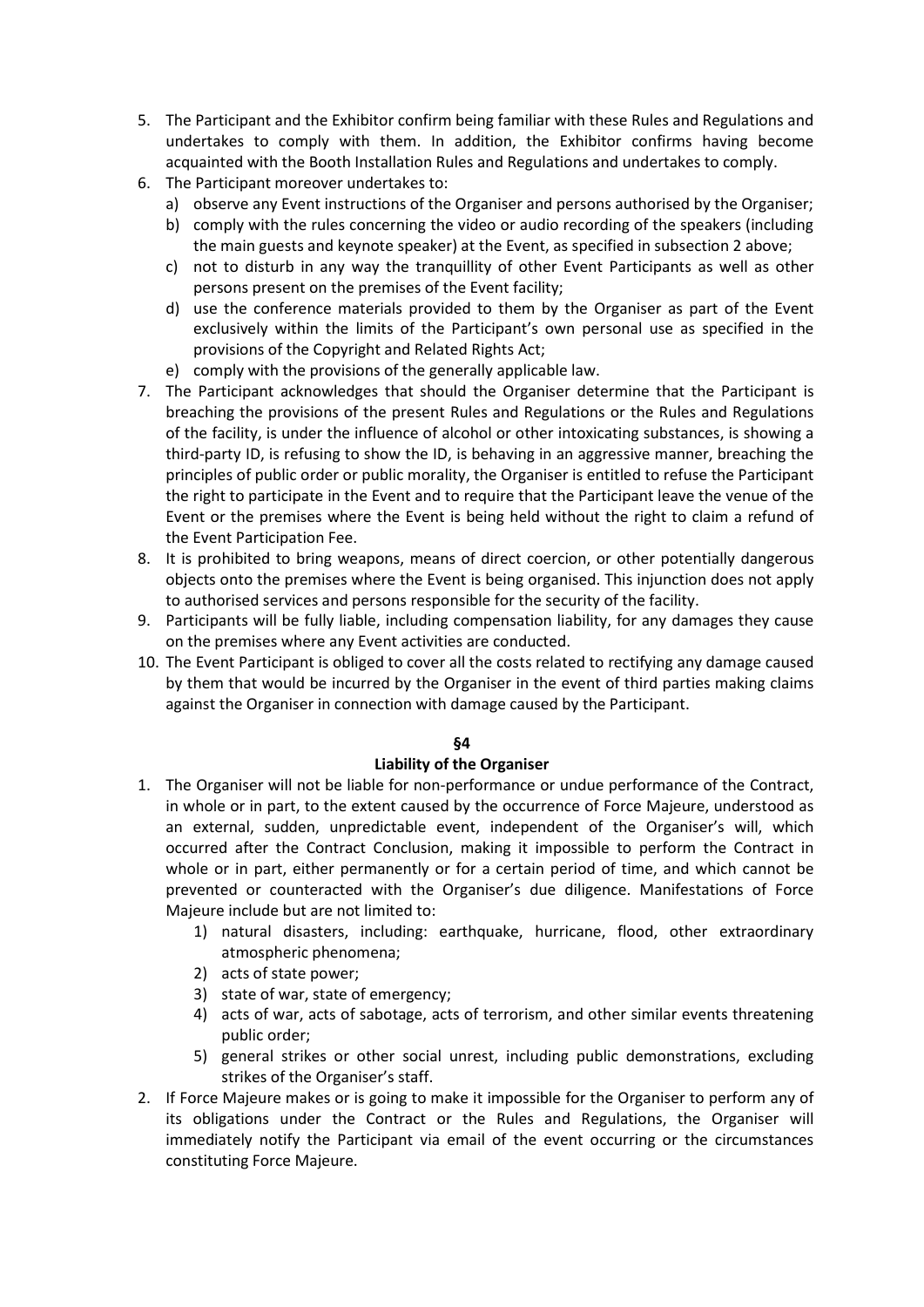- 3. In the event of Force Majeure as referred to in subsection 1, the Organiser reserves the possibility of cancelling the Event. In such situations, the Organiser is not liable for damages resulting from Event cancellation, in particular the costs related to transport and hotel bookings. Nor is the Organiser obligated in such a case to return the fees already paid for taking part in the Event or other services, including to the extent they cover the costs the Organiser already incurred.
- 4. The Participant acknowledges and accepts that the Contract is concluded during the state of epidemic in connection with the occurrence of the COVID-19 infectious disease in the territory of the Republic of Poland ongoing until further notice. In view of the preceding, should restrictions and/or bans on the organisation of events, public gatherings, the provision of conference and event services in the territory of the Republic of Poland be introduced, which would result in the Organiser's inability to provide services in the form stipulated, or should restrictions or other limitations directly related to the COVID-19 epidemic be introduced, preventing or significantly affecting the execution of the Event and the concluded Contracts, the Organiser is not liable and reserves the right to cancel the Event.
- 5. In the case of the Event not taking place due to reasons laid out in subsection 4, the User is not entitled to compensation or reimbursement of any fees associated with the Event participation or the costs of additional services ordered by the Participants to the Organiser. Nor is the Organiser obligated in such a case to return the fees already paid for taking part in the Event or other services, including to the extent they cover the costs the Organiser already incurred.
- 6. The Organiser will not be held responsible for Participants' property that may be lost, wrecked, or stolen during the Event, in particular on the premises where the Event is held.

#### Personal data and consent

- 1. Personal data of Participants and Users gathered in the registration process and with relation to Event participation will be processed in accordance with the Organiser's Privacy Policy which forms an indispensable part of the present Rules and Regulations. Each Participant should become acquainted with the Privacy Policy available at: https://rejestracja.cybersecforum.eu/pl/rejestracja?step=1.
- 2. The Organiser informs and the Participant, by registering for the Event, accepts that the course of the Event will be recorded photographically and with the use of audio/video devices, and may be broadcast on the radio, television, or other media that make it available to the public in such a way that everyone can access it at a time and place of their own choice (e.g. via the Internet). Participation in the Event is public, and therefore the silhouette or image of the Participant, taken individually or as part of a larger whole, may be intentionally or accidentally documented by photographic, audio, or video means, and the materials thus obtained may be distributed by the Organiser and media representatives for broadcast in the mass media, for documentation, information, advertising, and promotional purposes related to the Event, other Events, the activity of the Organiser, of the sponsors and partners of the Event, and other persons specified by the Organiser (including via websites, email, social media, television, radio, and the printed press). Notwithstanding the above, the course of the Event may also be monitored for security reasons.
- 3. The Organiser hereby informs that the recording of the works referred to in subsection 5 may take place throughout the entire venue where the Event will be held unless the Organiser clearly designates recording-free zones.
- 4. The Participant authorises the Organiser to use their image and/or voice and utterances (if the Participant gives such during the lecture discussions and/or to the camera) and to distribute them as elements of the aforementioned works for the purposes stated in subsection 5 below, and hereby grants non-exclusive and gratuitous consent, without time or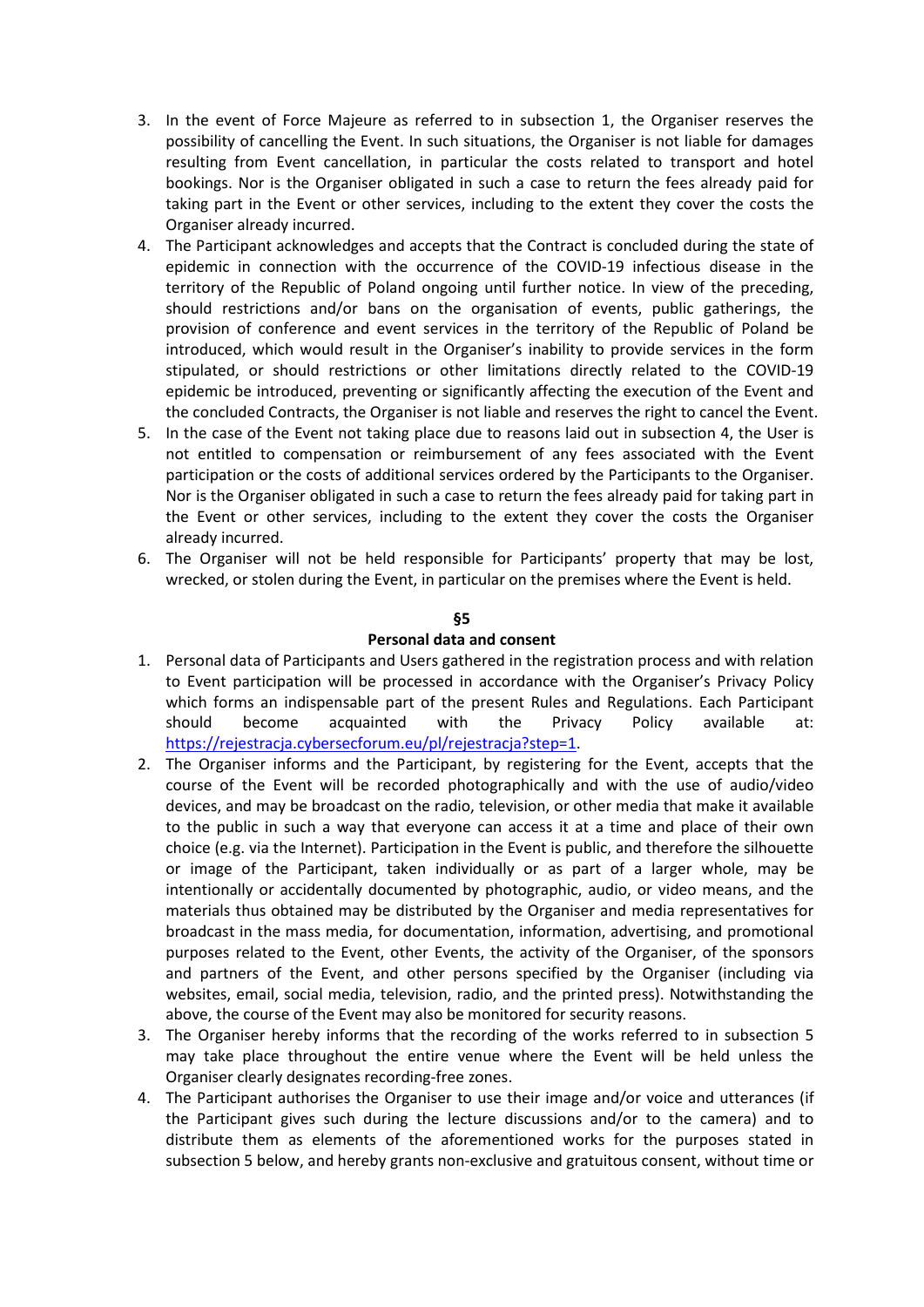territorial restrictions, for the Organiser and any entities authorised by the Organiser to use them in the following fields of exploitation:

- a) recording and reproduction by printing, reprography, magnetic recording, digital, light-sensitive, audiovisual, optical, computer technologies;
- b) storing in computer memory and multimedia networks;
- c) multiplying and recording the work or its fragments (or any of its elements) using digital and analogue technologies on any electronic and analogue carriers;
- d) as regards trade direct or indirect commercial activities using all available means, techniques, and media and in all available distribution channels, including such as:
	- i. by way of ownership transfer, lending, rental or lease, and making available the original or a copy thereof on the basis of other legal relationships;
	- ii. as a component of any business entities, their know-how or intellectual or industrial property, and in the offering or sale of any goods or services, as well as within any informational, promotional, or advertising actions or any offer-related, commercial, or promotional materials of any entity, as well as with the use of any technology and media described in item a) above, in any type of activity;
- e) broadcasting and re-broadcasting with the use of wire or wireless vision by terrestrial stations or via satellite, by television or radio (also in cable networks and coded television) along with the right of retransmission on digital platforms and/or cable networks, internet broadcasting, simultaneous integral broadcasting (rebroadcasting) by any radio or television organisation;
- f) public exhibition, display, reproduction, as well as any other use in any form of exploitation, in particular in open and closed, ticketed and non-ticketed shows;
- g) making the work, its part or fragments (or any of its elements) available to the public in such a way that everyone can have access to it at a time and place chosen by themselves, using any technologies;
- h) use in films and other audiovisual and multimedia works;
- i) transfer of the work to contractors, with the right for these contractors to use the content of the work, including licensing with the right to sublicense;
- j) all forms of translation of the utterances;
- k) within the scope of creation, use, disposal, and distribution of dependent works in relation to works made with the use of an image and/or statements – consent and authorisation include their use in the fields of exploitation specified above in items a–j.
- 5. Event Participants acknowledge that Partners and/or Exhibitors may conduct marketing activities during the Event and accompanying events. With the proviso that Partners and Exhibitors may not conduct marketing activities towards Event Participants that would be unethical or violate mores and legal standards.
- 6. Brands, advertising items, objects and how Exhibitors display them within their exhibition spaces need the Organiser's acceptance in terms of their compatibility with the nature of the Event, the facility rental conditions, and the accepted technical and appearance-related standards. The compliance of their display with the law, in particular with advertising and unfair competition regulations, is solely on the Exhibitor's part.
- 7. Moreover, the Organiser stipulates that the Exhibitors' marketing efforts must not present any content which would harm the Organiser's or the premises' brand and reputation or infringe the personal rights of third parties.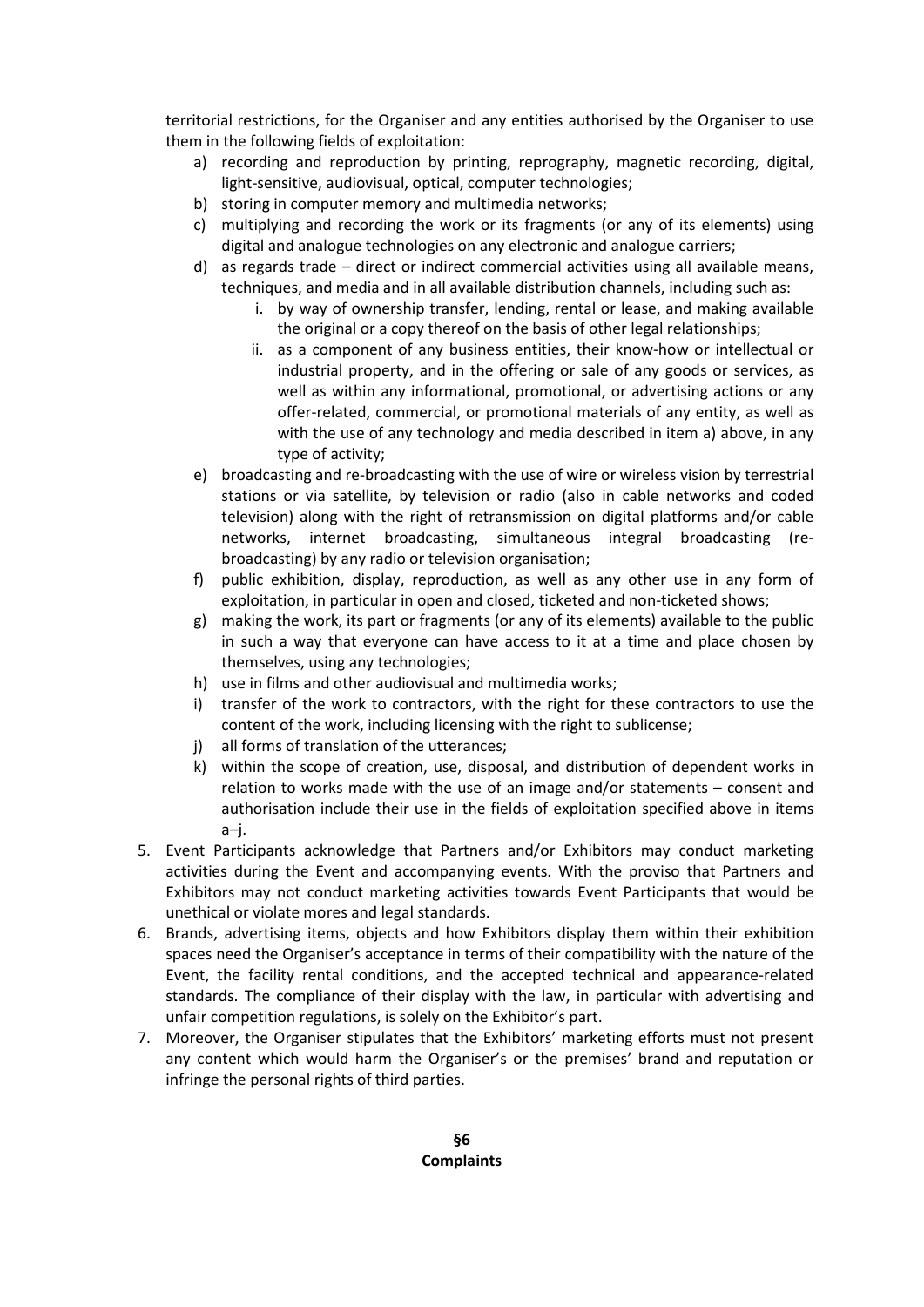- 1. The User can file a complaint via the email address registration@ik.org.pl or by using the Organiser's correspondence address: ul. Wilhelma Feldmana 4/9-10, 31-130 Kraków.
- 2. The complaints can be filed at the latest 3 days from the date the Event ends.
- 3. The complaint should include:
	- a) the name and surname (official name) of the Participant;
	- b) the mailing address, email address and telephone number of the Participant;
	- c) the subject matter of the complaint, including the Event to which it pertains;
	- d) the indication of the factual circumstances justifying the complaint.
- 4. The Organiser will consider the complaint within 14 working days from the date of complaint filing and will communicate its position on accepting or rejecting the complaint to the complaint filer in the same manner in which the complaint was filed (email, traditional mail).
- 5. In the case of accepting a claim, the Organiser will inform the Participant of the method of handling the claim.

### Out-of-court ways of complaint handling and redress seeking (CONCERNS ONLY CONSUMERS)

- 1. Participants and Payers who are consumers have the possibility to use out-of-court complaint handling and claim investigation procedures. The rules of access to these procedures are available at the registered offices or on the websites of entities authorised to handle disputes out of court. They may be in particular consumer ombudsmen or Provincial Inspectorates of Trade Inspection in Poland, the list of which is available on the website of the Office of Competition and Consumer Protection at https://www.uokik.gov.pl/pozasadowe\_rozwiazywanie\_sporow\_konsumenckich.php.
- 2. The address http://ec.europa.eu/consumers/odr/ gives access to the online consumercompany dispute resolution system at the Union level (the ODR platform).

### §8

### Special provisions relating to epidemic safety

- 1. Due to the continuing epidemic emergency in the Republic of Poland, the Organiser hereby informs you that according to the applicable regulations the Event cannot be attended by persons in quarantine or isolation.
- 2. By registering for the Event, the Participant acknowledges and accepts that participation in the Event means that the Participant may potentially be present among a significant number of people, which may consequently lead to the spread of and exposure to bacteria and/or viruses, in particular those causing diseases, including COVID-19. Thus, by participating in the Event, the Participant accepts the aforementioned risk. The Organiser will provide the Participant during the Event with safety measures in accordance with legal provisions.
- 3. With a view to preventing the spread of the SARS-CoV-2 virus, following current regulations, guidelines, and/or recommendations of the competent authorities in force in the Republic of Poland, Participants may be required to wear personal protective equipment during the Event, as specified in current regulations, guidelines, and/or recommendations. Furthermore, Participants may also be obliged to comply with the orders, prohibitions, and restrictions currently binding. The Organiser has the right to refuse entry to the Event and to remove from the Event Participants who do not comply with the applicable rules of conduct, without the right to make complaints or other claims. In the event of new generally applicable regulations/guidelines/recommendations being introduced that impose obligations on persons wishing to participate in events with respect to other procedures, the Participant is obligated to keep track of them and observe them unconditionally.
- 4. Before entering the venue where the Event is held as well as during the Event, hand sanitising is mandatory in accordance with the instructions available across the facilities.